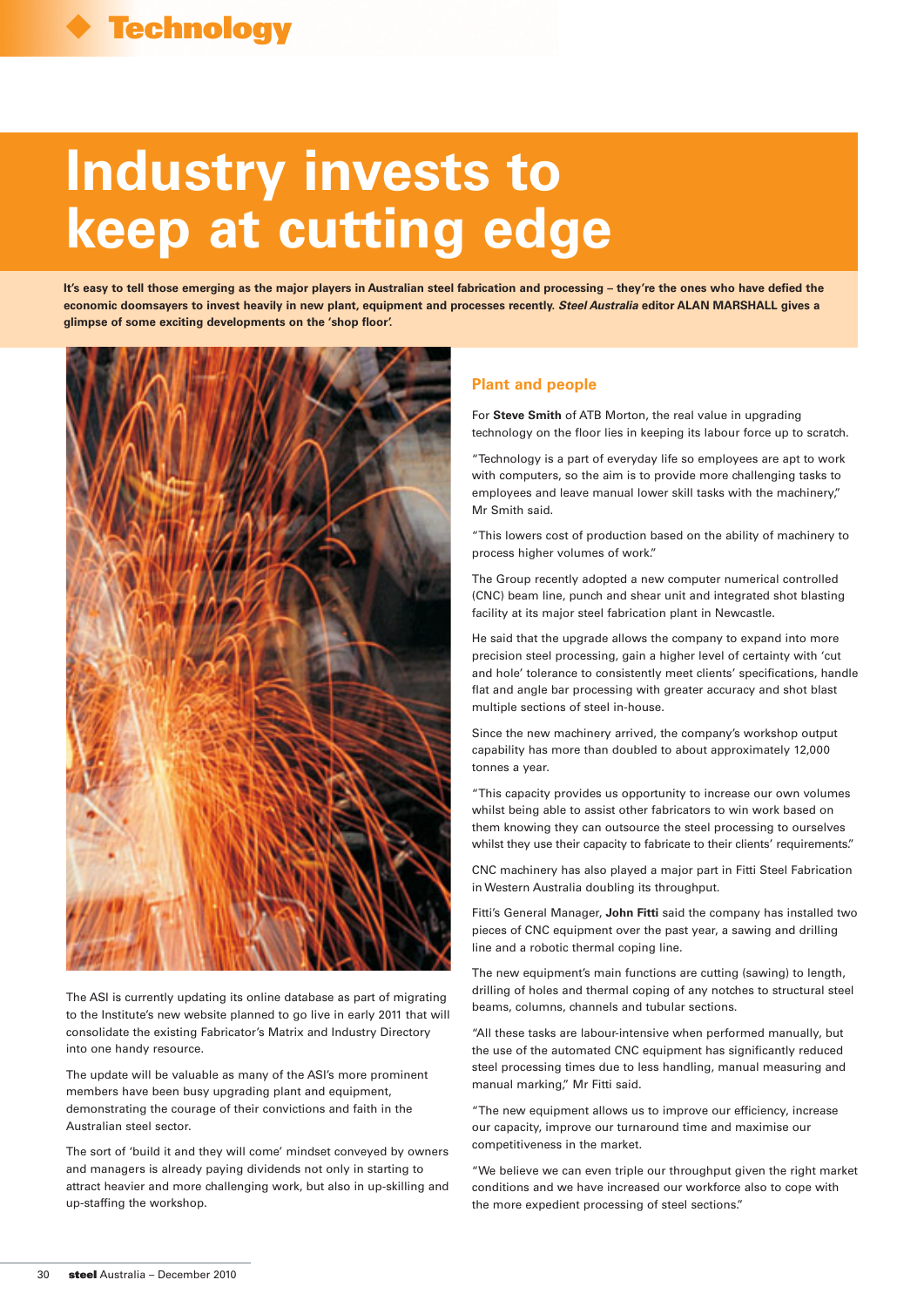### **More floor space**

The upgrades have also necessitated some members opening up whole new facilities, especially involving South Australian-based fabricator members with Samaras Structural Engineers, Manuele Engineers and Ahrens the most prominent, all of which has increased capacity markedly.

Samaras has been going great guns since relocating to their larger new premises over the past year, most recently installing a beam assembly welding and straightening machine (BAWSM) and pipe coaster.

Samaras Business Development Manager, **Jeremy Owen** said the investment further allows the company to utilise in-house 3D Modelling software, knowledge and previous project experience to offer tailored solutions including non-standard beams, overseas size equivalent beams, tee beams, tapered beams, castellated beams, asymmetric beams with flange thickness variations, off-centre web alignment beams and many more variations.



Samaras' Beam Assembly Welding and Straightening Machine.

"The BAWSM allows us to manufacture and supply custom and standard welded beams and columns to 30-metre lengths and over at greatly reduced lead times, and supply steel girders with purposedesigned welding details specific to fatigue or high stress situations," he said.

"The pipe coaster bolsters our ability to help clients, suppliers, drafters, engineers, designers and consultants with processed tubular steel products, designed and manufactured specifically to project requirements."

He said it can process 50 to 600mm outside diameter CHS, RHS and SHS sections via CNC plasma or oxy processes.

"It significantly reduces welding preparation and consumables by up to 60 percent, can produce a myriad of cutting options like crank joint, slot, straight edge bevel, pad hole, multiple joint edge, lobster tail, V-shape, T-joint and multiple joint edges," he said.

Ahrens moved into its new steel manufacturing facility just north of Gawler in mid 2009 borrowing smarts from comparable operations overseas to include Best Practice equipment and processes.

The investment included a bigger workshop configuration, a larger storage area which can hold up to 2000 tonnes of steel, a customengineered building (CEB) line and a shot blast and paint line.



The monorail that services the advanced new paint line at Ahrens.

The workshop area features an overhead crane for each welder and a side-lift forklift has also been introduced to eliminate turning of long beams in the workshop. On the CEB line, flange materials are safely handled by electromagnetic grab cranes and steel plates are handled by vacuum suction cup lifting attachments.

The technologically advanced shot blast and semi-automated paint line for structural steel members is serviced by a monorail system which carries the beams in single file. Steel beams pass through a 16-wheel 'Wheelabrator' before being painted in water-wall paint booths. From here, the painted steel is carried through a flash-off tunnel and finally through a gas-fired infrared oven to cure the paint before the steel is unloaded from the monorail for transport.

"Our new facility includes one of the most modern shot blast and paint line facilities for structural steel in Australia that enables us to provide high quality, in-house painting under very controlled conditions," Managing Director, **Stefan Ahrens** said.

The CEB has a tapered web welded beam line which gives Ahrens the ability to undertake CEB building design for more cost-effective, large-span buildings.

"The CEB capability allows us to provide highly competitive prices on large warehouses and other industrial buildings," Mr Ahrens said.

"As a result of our recent acquisition of MPH Rural in Queensland and NSW, and Mahon's Asset Management in Newman WA, we have also extended our capacity and capabilities interstate, particularly in the delivery of products and services to the mining and agricultural industries."

#### **Wider coverage**

Opportunities in SA convinced ASI member Webforge to open a new branch recently at Wingfield in Adelaide during early 2010, complementing the company's other facilities in most Australian states.

Whilst bespoke fabricated requirements have initially been serviced out of other Webforge manufacturing facilities on a project-by-project basis, Webforge Managing Director, **Paul Gee** said the business is well advanced to have in-house fabrication facilities in Adelaide by end of 2010, employing additional welding/fabrication capability and additional sales representation in the market.